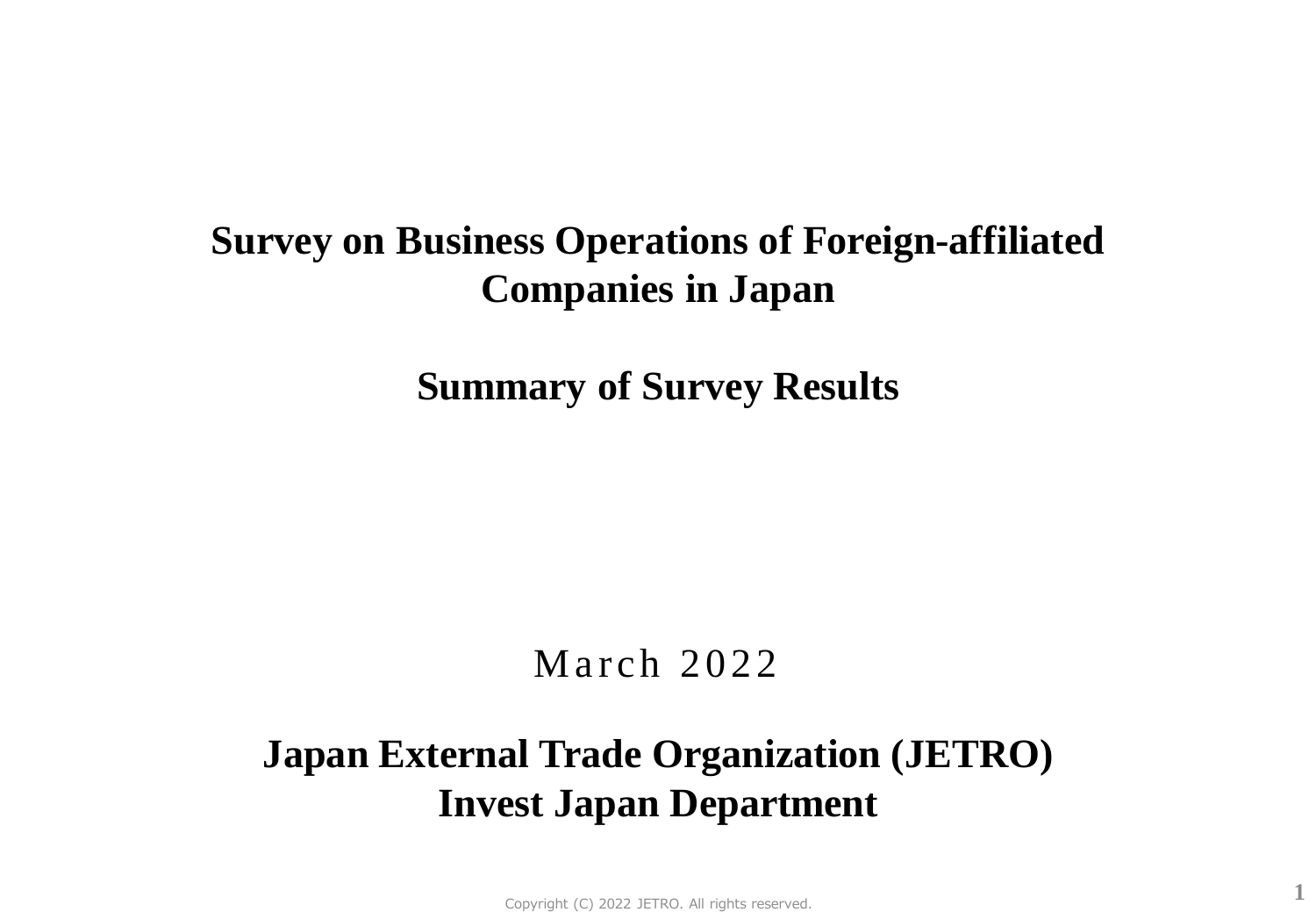## **Contents**

| 2. |                                                                         |
|----|-------------------------------------------------------------------------|
| 3. |                                                                         |
|    |                                                                         |
|    | (2) Attractiveness and challenges of the business environment in Japan, |
|    |                                                                         |
|    | .21                                                                     |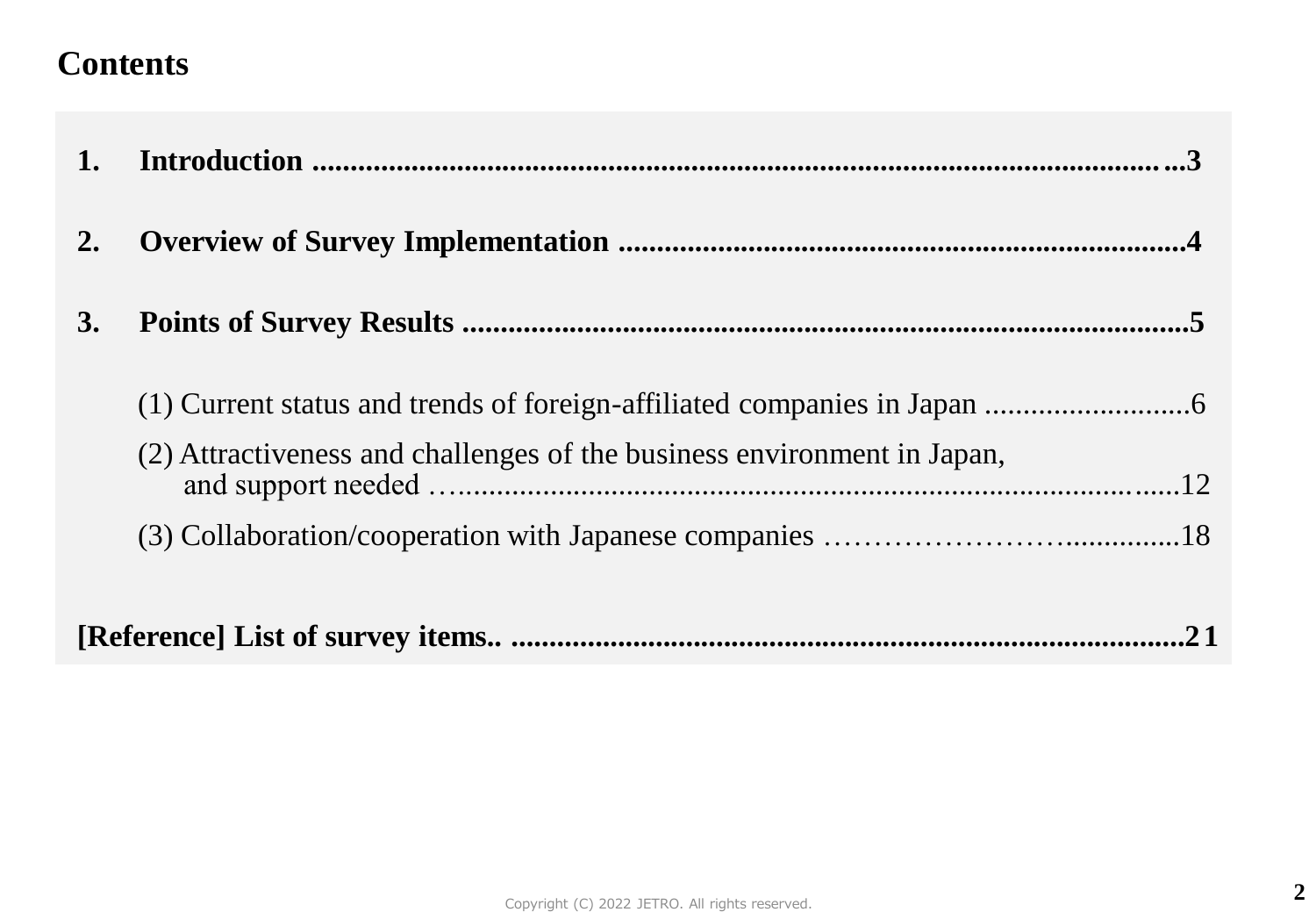# 1. Introduction

### **■ Background of survey**

In the "Japan Revitalization Strategy - JAPAN is BACK" (approved by the Cabinet on June 14, 2013), the Japanese government set a goal of raising the FDI stock in Japan to 35 trillion yen by 2020, and has focused on promoting FDI by, for example, simplifying regulations and administrative procedures, aiming to be "the world's best country to do business." As a result of these efforts, the FDI stock in Japan exceeded 20 trillion yen for the first time in 2014, and since then, both in terms of the stock and as a percentage of GDP, it has continued to increase, and reached 39.7 trillion yen at the end of 2020, surpassing the target amount. At the Council for Promotion of Foreign Direct Investment in Japan held in June last year, a new "Strategy for Promoting FDI in Japan" was decided, with the policy goal of increasing the FDI stock to 60 trillion yen and 10% of GDP by 2025, and to 80 trillion yen and 12% of GDP by 2030.

Inward FDI will contribute to strengthening the growth potential of the Japanese economy, revitalizing the region, etc. through innovation by integrating domestic and foreign resources, expanding investment and creating jobs in the region. On the other hand, the global economy hit by the spread of COVID-19 has been slow to recover, and there are concerns that it will have an impact on future FDI in Japan.

### **■ Objective of survey**

This survey aims to grasp the current status and trends of foreign-affiliated companies based in Japan, the attractiveness and challenges of the Japanese business environment and the support needed, and to prepare basic data that will contribute to the FDI promotion projects in Japan and related measures.

Note: The preparation of this report was commissioned to Tokyo Shoko Research, Ltd.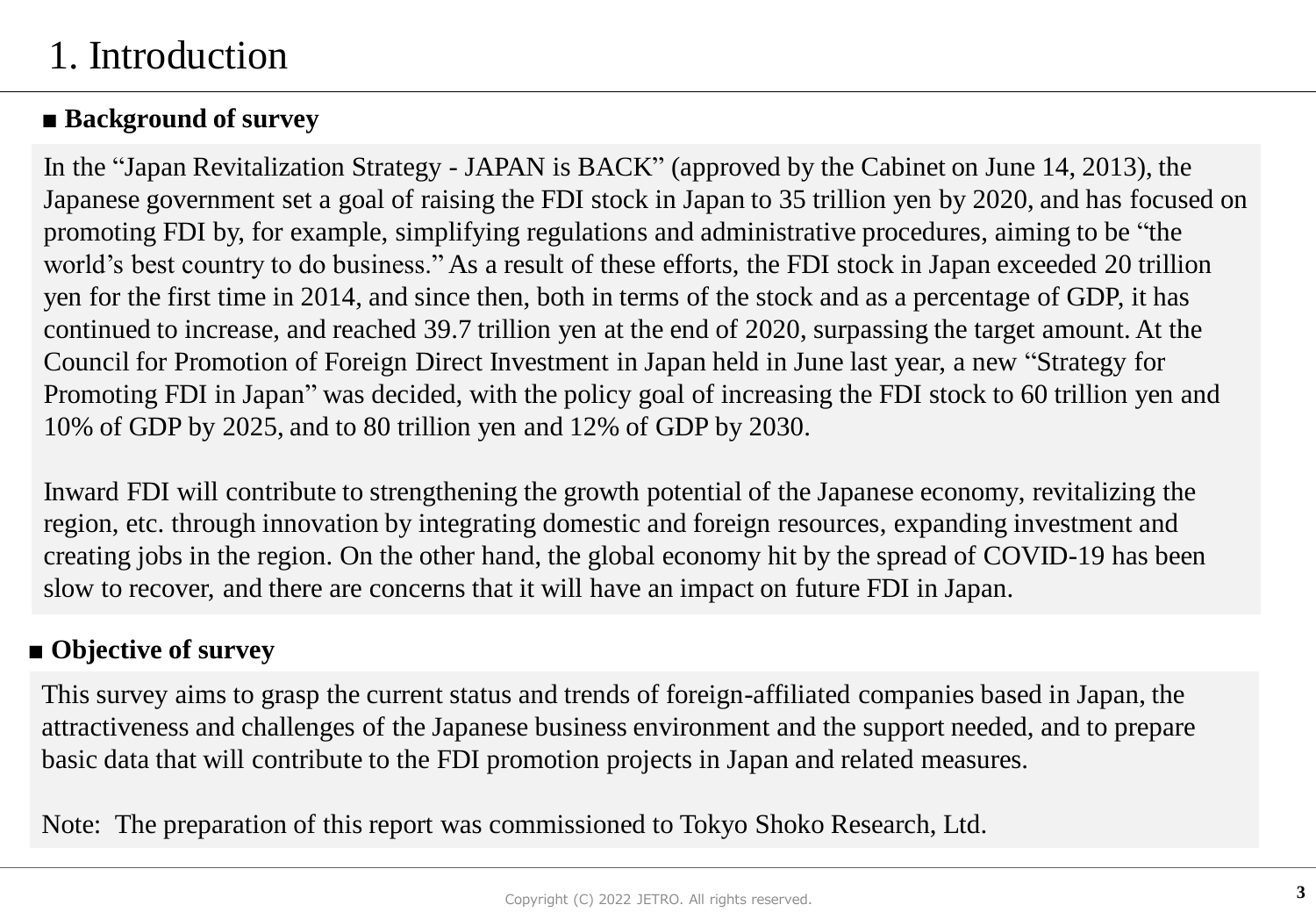# 2. Overview of survey implementation

### **■ Outline of survey ■ Overview of responded companies**

V. Others

**3. Methodology**

**4. Survey period**

Small and medium-JPY 300 million or less sized enterprises Or 300 employees or less

**1. Survey target**

#### 6,582 foreign-affiliated companies in Japan \*Foreign-affiliated companies" refers to companies in which the foreign parent company has a stake, regardless of the percentage of foreign capital. **2. Survey items (\*List of items on the last slide)** I. Outline of your company II. Business environment in Japan III. Business plan of your company in Japan IV. Collaboration and cooperation in Japan Online and mail survey September 17 to October 29, 2021 **5. Collection of survey responses** Number of valid responses received: 1,315 Valid response rate : 20.0% **[Reference] Definition of large enterprises and SMEs (based on capital and number of employees)** Classification Manufacturing and others Wholesale Retailing Retailing Services Large enterprises Companies other than small and medium-sized enterprises JPY 100 million or less 50 million. JPY 50 million or less Breakdown of the industry  $\#$  of Companies Composition ratio  $(\%)$ **Total** 1,315 100.0 **Manufacturing 197** 15.0 Food and beverage 6.1 and  $\frac{9}{2}$  0.7 Textile products and apparel 3 0.2 Chemicals 18 1.4 Pharmaceuticals and cosmetics 11 and 200 method is a set of the set of the set of the set of the set of the set of the set of the set of the set of the set of the set of the set of the set of the set of the set of the set Plastic products and the product of the product of the product of the product of the product of the product of the product of the product of the product of the product of the product of the product of the product of the pr Rubber products and the contract of the contract of the contract of the contract of the contract of the contract of the contract of the contract of the contract of the contract of the contract of the contract of the contra Metal products and the contract of the contract of the contract of the contract of the contract of the contract of the contract of the contract of the contract of the contract of the contract of the contract of the contrac General-purpose machinery and equipment 1 0.1 Production machinery and equipment 23 1.7 Business-oriented machinery and equipment 5 0.4 Electronic components and devices 28 2.1 Electrical machinery and equipment 20 1.5 Information and communication equipment 2 0.2 Transportation machinery and equipment 21 21 1.6 Stationery, toys and sporting goods 1 0.1 Others (including unknown) 27 2.1 **Wholesale trade / general trade** 507 38.6 **Retail trade** 3.8 **Services and others** 30.3  $\frac{10}{10}$  0.8 Transportation and postal services 2.1 2.1 Information and communications 129 9.8 Finance and insurance 43 3.3 Real estate and goods rental and leasing 10 0.8 Accommodations 0.4 Restaurant business 0.3 Education and learning support 6 0.5 Medical care and welfare 6 0.4 Lifestyle-related services, entertainment and recreation services 8 0.6 Academic research, professional and technical services 66 6 6 5.0 Others (including unknown) 85 6.5

Or 100 employees or less Or 50 employees or less Or 100 employees or less

**Large enterprises** 61 4.6 **Small and medium-sized enterprises** 1,088 82.7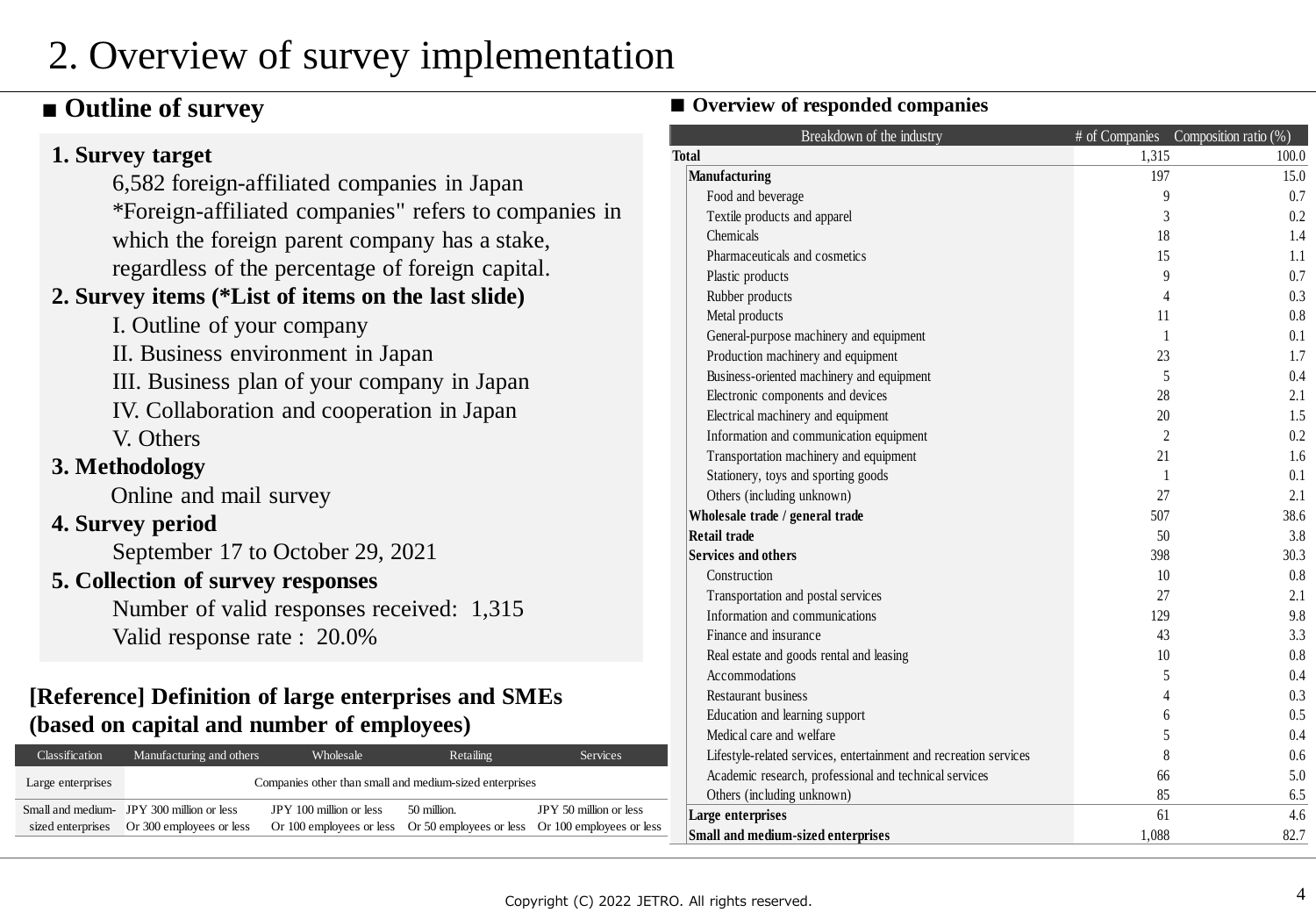# 3. Points of survey results

### **(1) Current status and trends of foreign-affiliated companies in Japan**

- While the number of wholesalers/trading companies is large as a whole, companies in the industry of services and others are increasing remarkably in recent years.
- Country/region where the foreign parent company is located: 20% in North America, over 30% in Asia, and 40% in Europe
- Over 70% of the head offices of foreign-affiliated companies in Japan are located in the Kanto region.
- Although polarization of sales among companies is clear, there are a number of companies, especially new entrants, that are doing well.
- Limited impact of COVID-19 on future business plans in Japan.

### **(2) Attractiveness and challenges of the business environment in Japan, and support needed**

- The most attractive feature of Japan is its market size, while its technology and R&D capabilities are appreciated to a certain extent.
- Regarding future employment prospects, "recruiting Japanese mid-career workers" is the most common.
- While responding no change in the Japanese business environment, many selected "getting worse" for securing human resources and immigration control.
- "One-stop system and digitization of labor and tax-related procedures" is the most focusing policy.
- "Subsidies and incentives," "provision of information," and "arrangement for recruiting human resources" are ranked high as the support sought.
- **(3) Collaboration/cooperation with Japanese companies and other entities**
	- More than half of the large enterprises are collaborating/cooperating or considering to collaborate/cooperate with Japanese companies and other entities.
	- More than 40% of the respondents selected "small and medium-sized enterprises," "universities," and "large enterprises" as partners for collaboration/partnership.
	- "Gathering information" is the biggest challenge.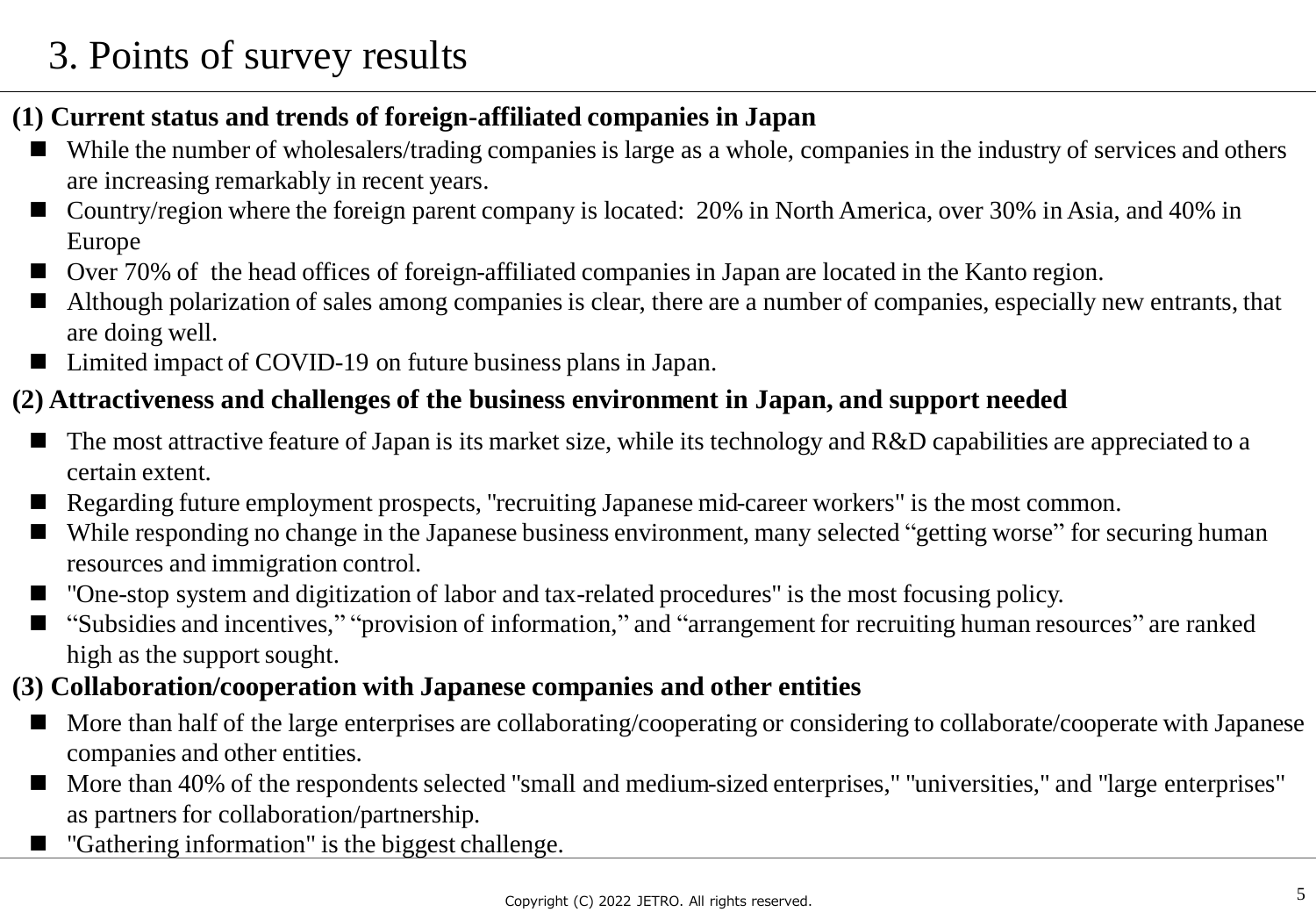# (1) CURRENT STATUS AND TRENDS OF FOREIGN-AFFILIATED COMPANIES IN JAPAN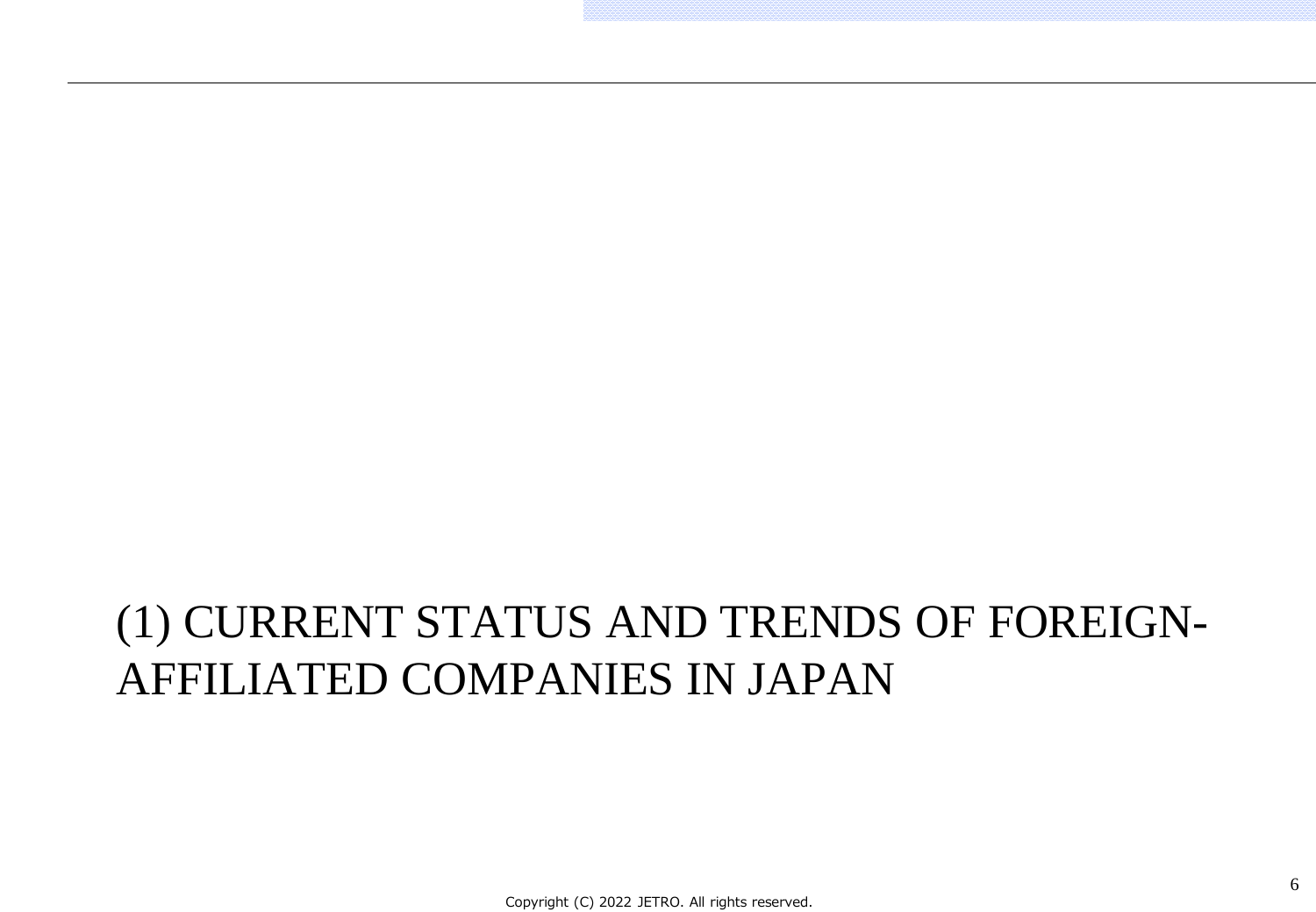- 1| While the number of wholesalers/trading companies is large as a whole, companies in the industry of services and others are increasing remarkably in recent years.
	- Of the responded foreign-affiliated companies in Japan, companies of wholesale trade / general trade accounted for the largest share at 38.6%, followed by services and others at 30.3%, manufacturing at 15.0%, and retail trade at 3.8%.
	- While companies of wholesale trade / general trade accounted for a large share of entries before 2010, the percentage of services and others increased gradually after 2001, and it accounted for around 40% of new entrants after 2011.



Q1 "Industry of foreign-affiliated companies in Japan"  $Q1$  "Industry of foreign-affiliated companies in Japan"  $\times$  Q4 "Timing of establishment or investment of foreign-affiliated companies in Japan"

Note: "Foreign-affiliated companies" refers to companies in which the foreign parent company has a stake, regardless of the percentage of foreign capital.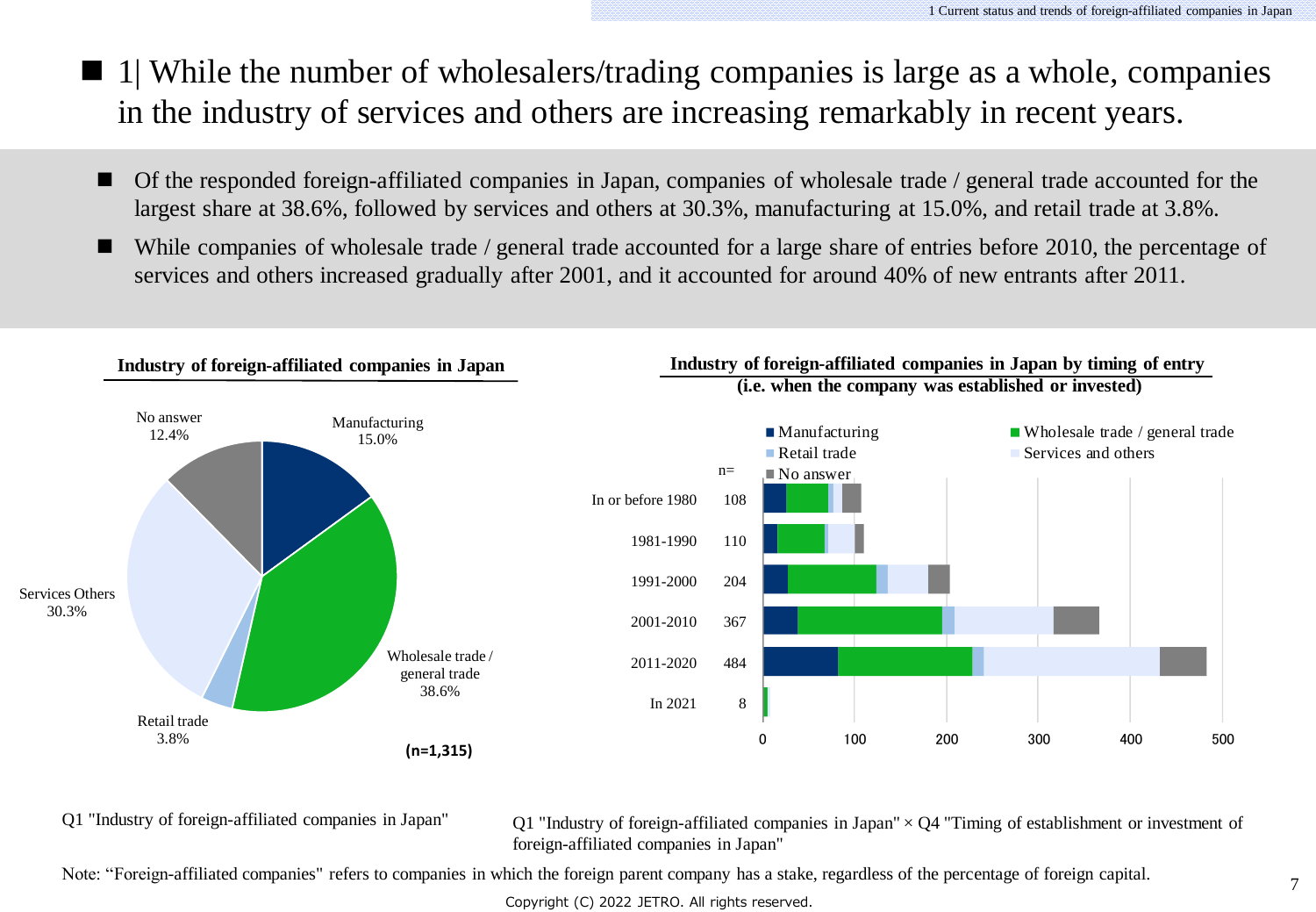2| Country/region where the foreign parent company is located: 20% in North America, over 30% in Asia, and 40% in Europe

- Looking at the country/region of the foreign parent company of the responded foreign-affiliated companies, the U.S. had the highest percentage at 20.1%, followed by Germany at 12.7%, and China at 10.3%. By region, Europe accounted for 40%, North America for 20%, and Asia for over 30%.
- **Prior to 1980, North America and Europe accounted for the majority, but after 2001, the entry of Asian countries** increased, accounting for more than 40% of the total after 2011.



**(n=1,315)**

investment of foreign-affiliated companies in Japan"

Q3 "Country/region of the foreign parent company"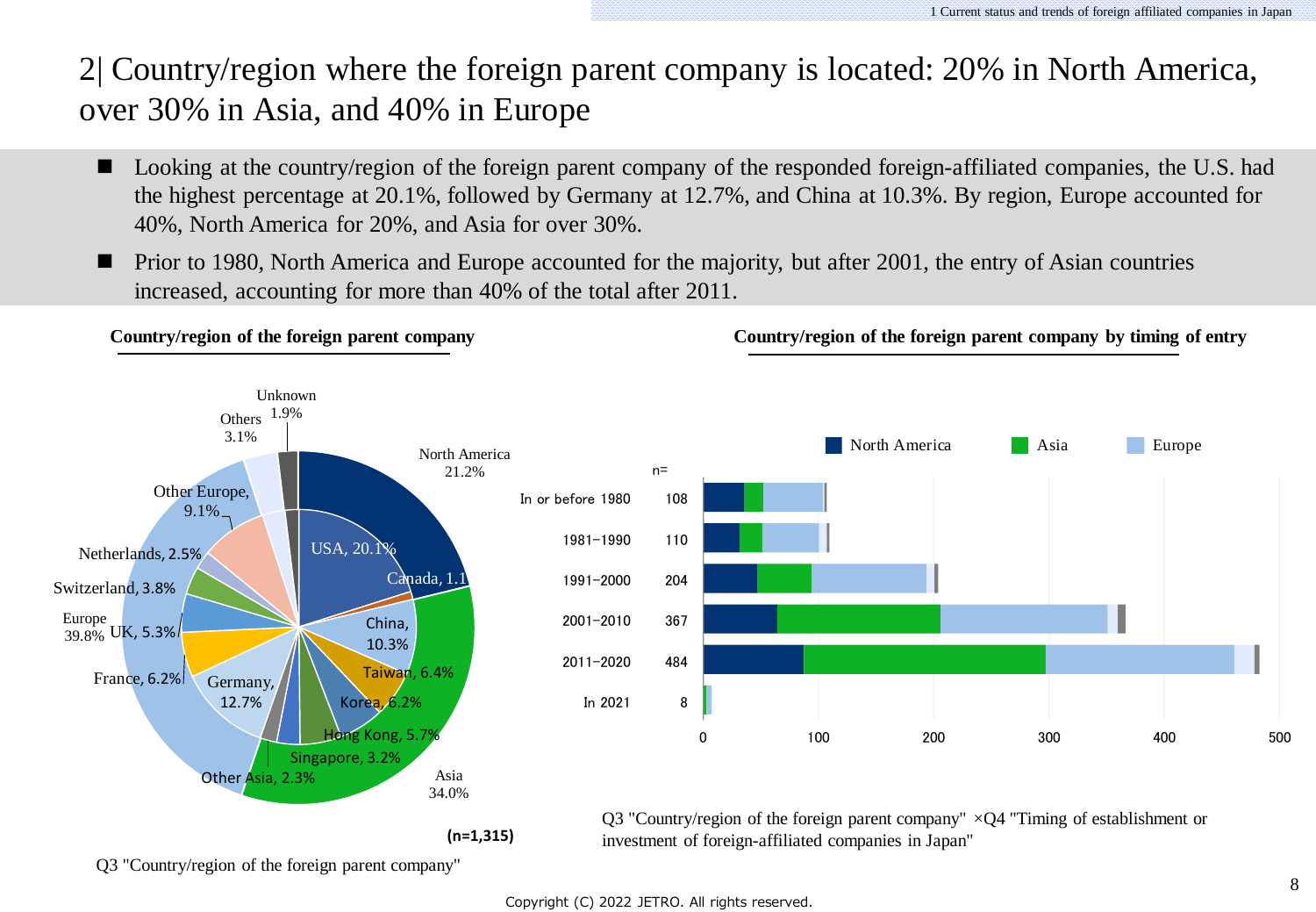### 3| Over 70% of the head offices of foreign-affiliated companies in Japan are located in the Kanto region.

- According to the survey, more than 70% of the head offices of responded companies are located in the Kanto region, and nearly 60% are concentrated in Tokyo.
- Nearly 80% of the corporate planning and management functions are concentrated in the Kanto region.
- The functions with the most dispersed locations in Japan are manufacturing and processing, with 40% located in Kanto, followed by 20% in Chubu and around 15% in Kansai.



**Head office location of foreign-affiliated companies in Japan Distribution of business sites in Japan by function**

**(n=1,315)**

Head Office location Q10 "Locations and functions of your business sites in Japan" Copyright (C) 2022 JETRO. All rights reserved.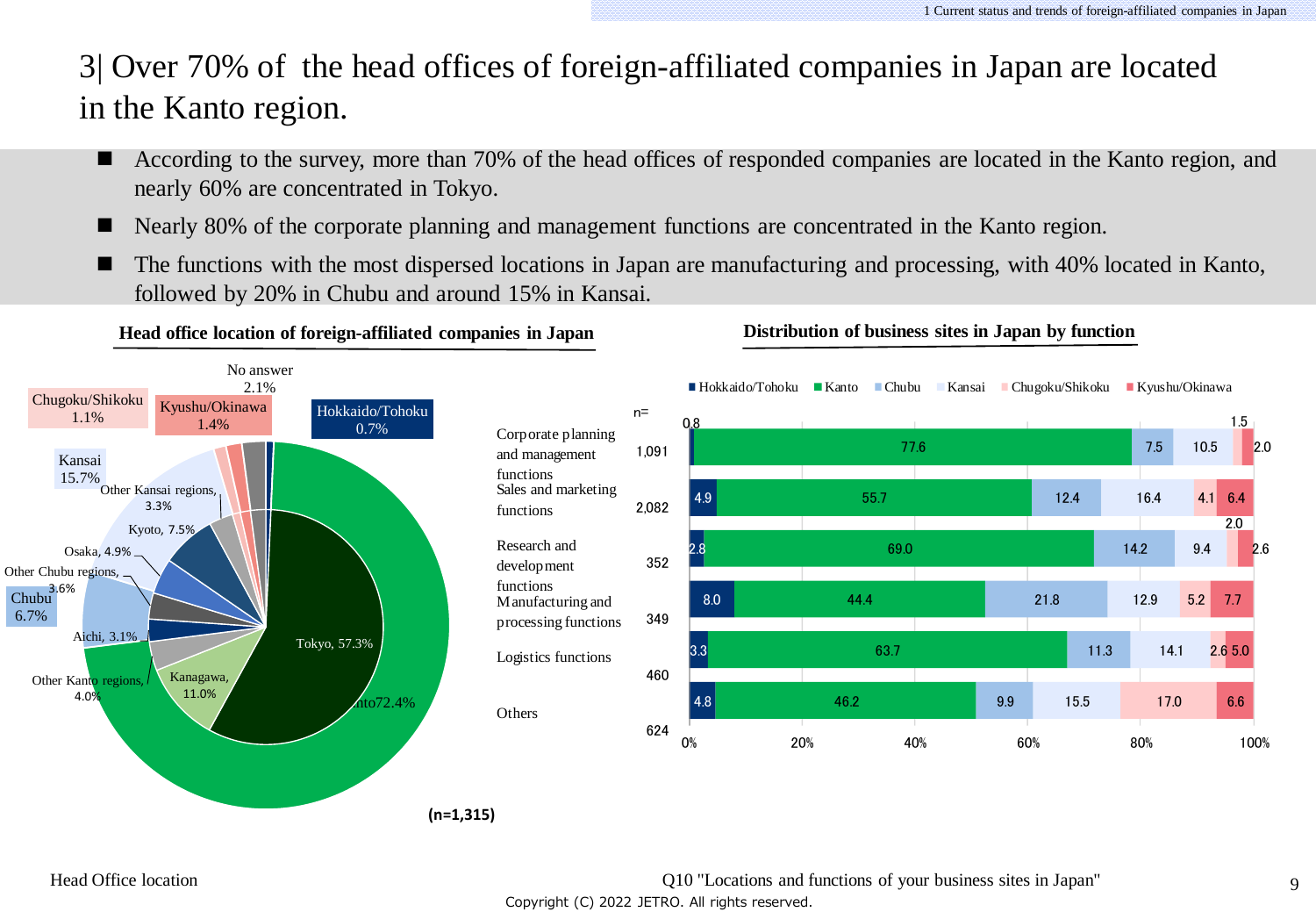4| While polarization of sales among companies is clear, there are a number of companies, especially new entrants, that are doing well.

- Looking at annual sales for the most recent fiscal year by timing of entry, approximately 70% of responded companies that entered the market in or before 1980 had sales of "over 1 billion," and 20% of them had "over 10 billion." On the other hand, about half of the companies entered in or after 2016 had sales of "less than 100 million yen," indicating that companies that have been in the market for longer tend to have larger sales.
- Looking at the year-on-year increase/decrease in sales by timing of entry, the percentage of "increase of 10% or more" was large among the companies entered in or after 2011, and especially in or after 2016, it accounted for nearly 40%.

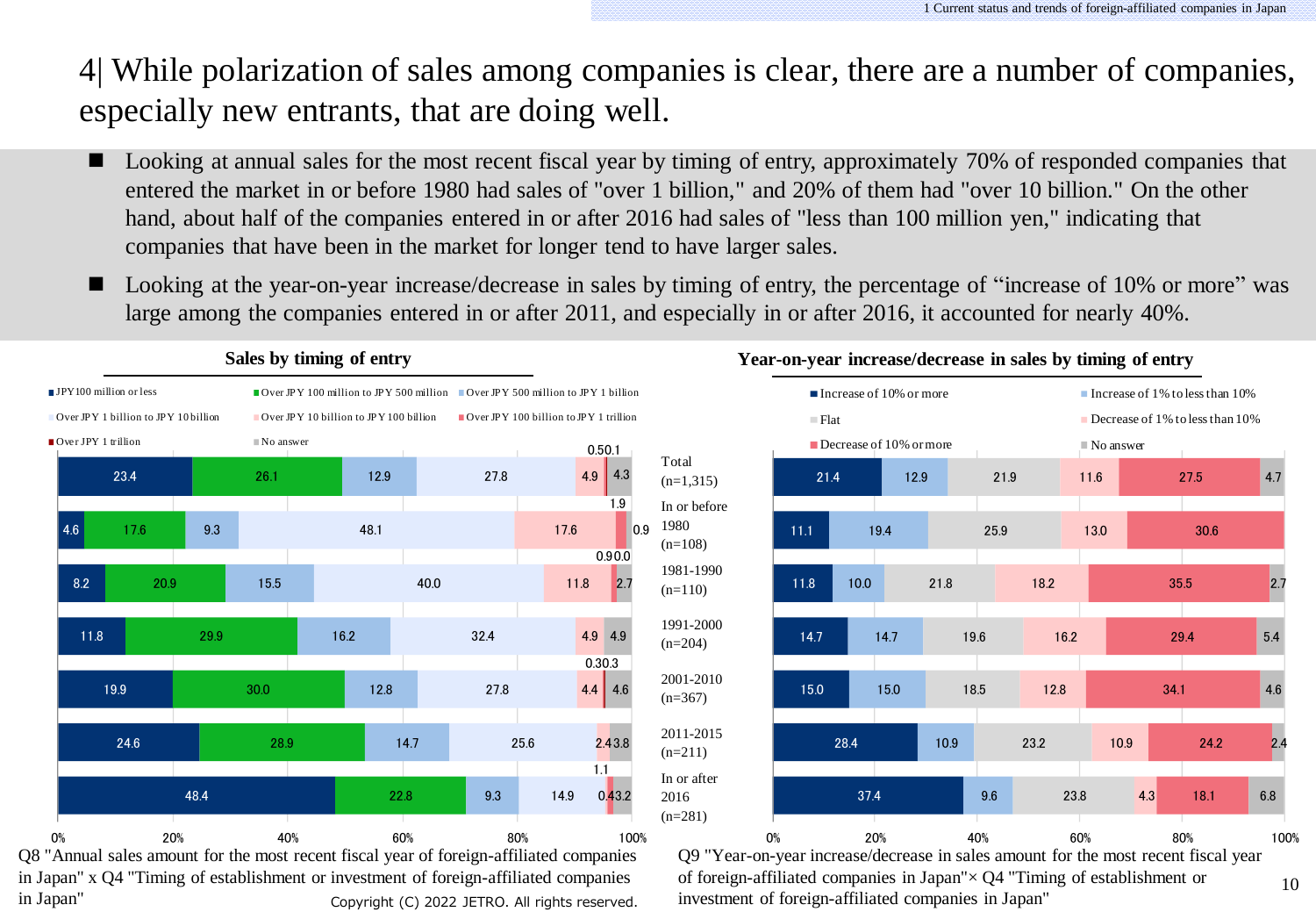### 5| Limited impact of COVID-19 on future business plans in Japan

- Although there was a clear tendency for polarization in sales in the most recent fiscal year, when asked about future business plans in Japan, "strengthen or expand" was selected by 50% to over 60% of respondents, and it was over 90% when including "maintain the status quo," indicating that there is no significant difference in their willingness to expand business.
- Looking at the year-on-year increase/decrease in sales, it can be seen that there is a strong tendency for expansion among companies whose sales were at "increase." On the other hand, even in the group of companies who replied "flat" or "increase", more than 40% of them showed tendency for expansion, and this tendency exceeded 90% when including "maintain the status quo."



**Future business plans in Japan (by industry and year-on-year increase/decrease in sales)**

Q14, "Future business plan in Japan"  $\times$  Q1, "Industry of foreign-affiliated companies in Japan"

 $Q14$  "Future business plan in Japan"  $\times Q9$  "Year-on-year increase/decrease in sales amount for the most recent fiscal year of foreign-affiliated companies in Japan"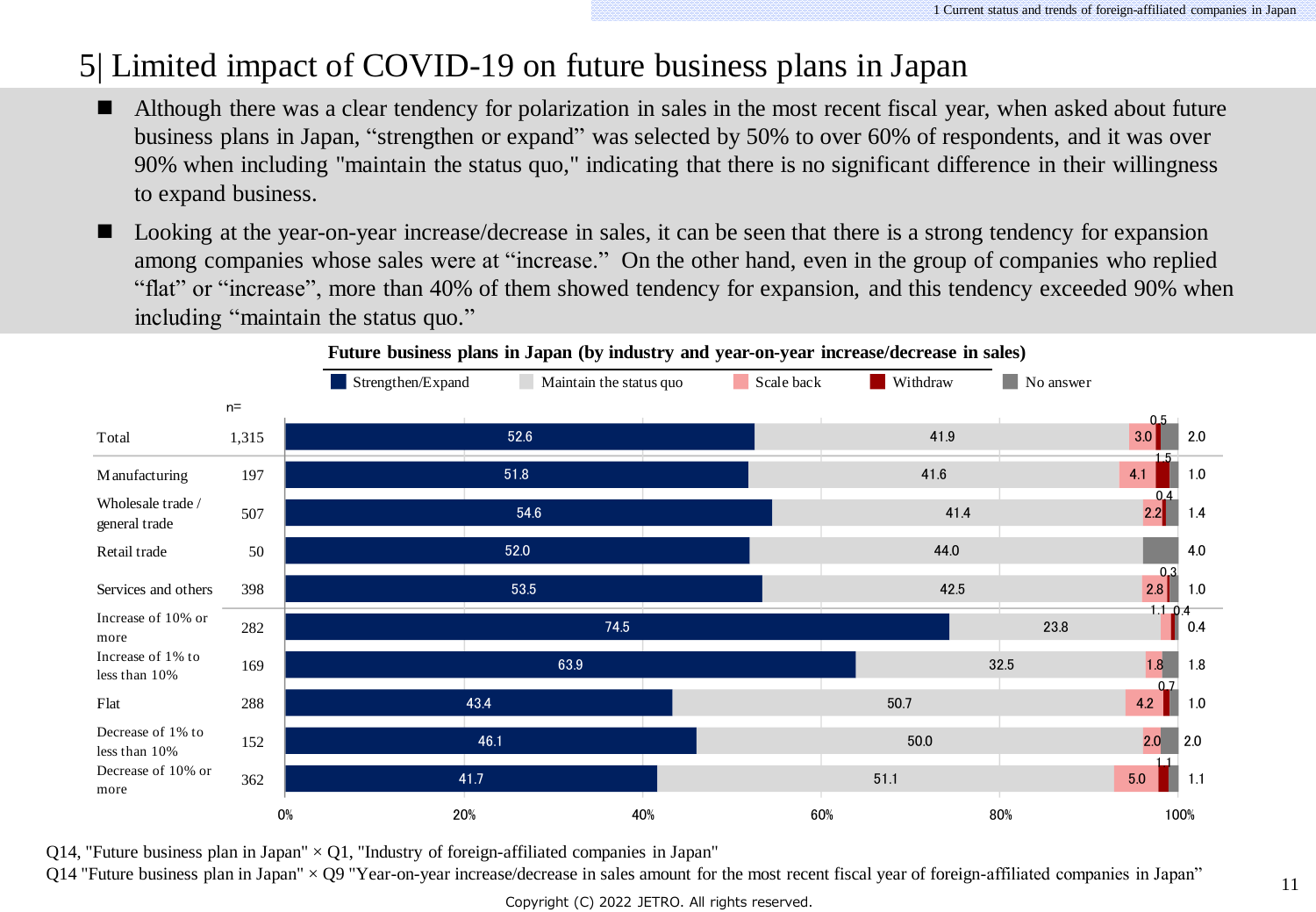# (2) ATTRACTIVENESS AND CHALLENGES OF THE BUSINESS ENVIRONMENT IN JAPAN, AND SUPPORT NEEDED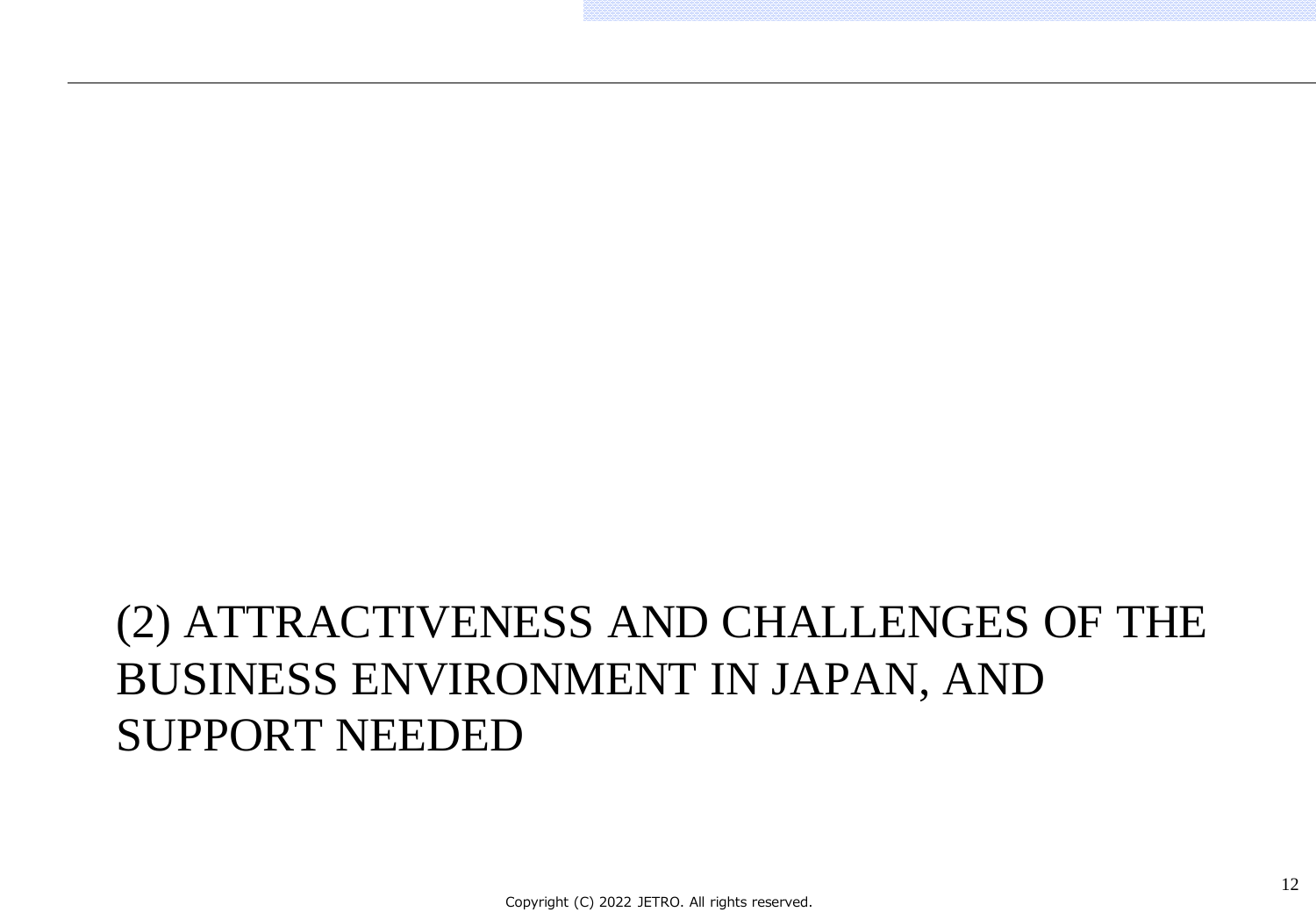## 1| The most attractive feature of Japan is its market size while its technology and R&D capabilities are appreciated to a certain extent.

- Regarding the attractiveness of the business environment in Japan, "Japanese market size" ranked first at over 60%. On the other hand, "growth potential of the Japanese market" accounted for just over 30%, with a tendency to rate it even lower depending on the type of industry or the overseas/domestic region. Only 10% of the respondents selected "suitability as a regional headquarter for Asia."
- The manufacturing sector responded that "high level of technology and R&D capabilities of Japanese companies" (40.1%), "industrial cluster of related industries" (33.5%), and "domestic human resources" (29.9%) were attractive, indicating a certain degree of appreciation for Japanese manufacturing, Japanese quality, and Japanese brands.



Q11 "Attractiveness of the business environment in Japan"  $\times$  Q1 "Industry of foreign-affiliated companies in Japan $"_{\rm institutes}$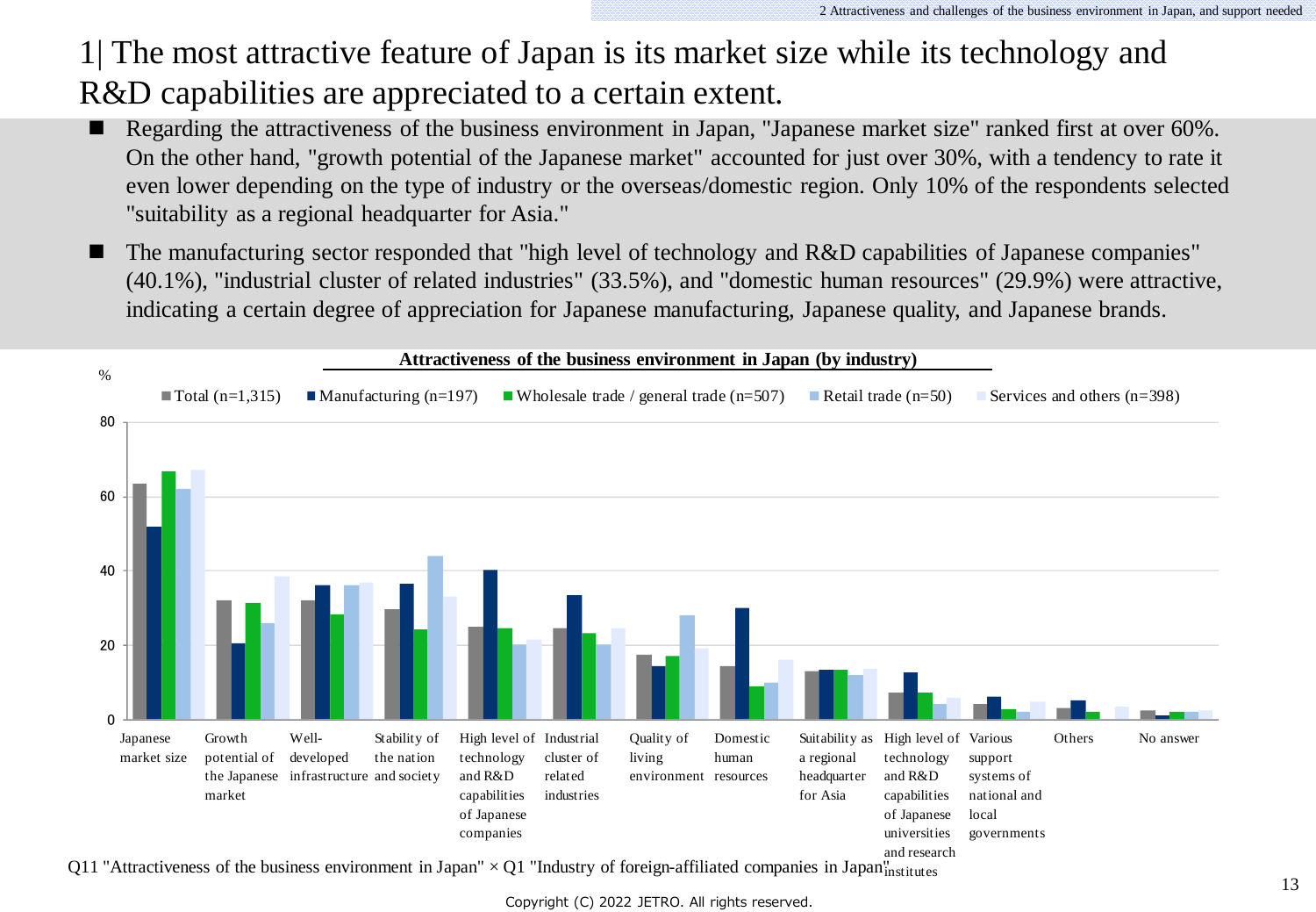2| While responding no change in the Japanese business environment, many selected "getting worse" for securing human resources and immigration control.

- Regarding changes in the Japanese business environment perceived over the past 1-2 years, more than 70% of companies responded "no change" for most of the nine items surveyed.
- Regardless of their attributes, many are feeling improvement in the areas of "ease of communication in foreign languages in business," "readiness of Japanese companies and society to accept foreign-affiliated companies," and "living environment for foreign residents," compared to other items.
- On the other hand, more than 20% of respondents answered that "strictness and complexity in the immigration control system" and "ease of securing human resources" are getting worse.

|                                                                  | $(n=1,315)$                                                                              |              | $\blacksquare$ Improving | $\blacksquare$ No change | Getting worse | $\blacksquare$ No answer |                      |
|------------------------------------------------------------------|------------------------------------------------------------------------------------------|--------------|--------------------------|--------------------------|---------------|--------------------------|----------------------|
|                                                                  | Living environment for foreign residents                                                 |              |                          |                          |               |                          |                      |
| Improving                                                        | Ease of communication in foreign<br>languages in business                                | 15.4<br>14.8 |                          |                          | 72.3<br>78.7  |                          | 8.2<br>4.0<br>3.23.3 |
|                                                                  | Readiness of Japanese companies and<br>society to accept foreign-affiliated<br>companies | 14.7         |                          |                          | 77.0          |                          | 4.14.2               |
|                                                                  | Ease of finding business partners                                                        | 8.7          |                          | 80.7                     |               |                          | $7.1 \quad 3.5$      |
| Improving and getting worse are                                  | Ease of raising funds                                                                    | 7.1          |                          | 82.3                     |               |                          | $6.3$ 4.3            |
| about the same                                                   | Ease of securing business sites,<br>location, or land                                    | 5.6          |                          | 83.7                     |               |                          | $5.9 \quad 4.9$      |
|                                                                  | Strictness and complexity in company<br>establishment procedures and licensing<br>system | 5.5          |                          | 86.8                     |               |                          | 3.04.8               |
|                                                                  | Ease of securing human resources                                                         | 8.7          |                          | 64.9                     |               | 23.3                     | 3.1                  |
| Getting worse                                                    | Strictness and complexity in the<br>immigration control system                           | 3.7          |                          | 69.0                     |               | 23.1                     | 4.1                  |
| $\mathbf{1}$ $\mathbf{1}$ $\mathbf{1}$ $\mathbf{1}$ $\mathbf{1}$ | 0%                                                                                       | 20%          | 40%                      | 60%                      | 80%           | 100%                     |                      |

#### **Changes in the Japanese business environment over the past 1-2 years**

Q12 "Changes in the Japanese business environment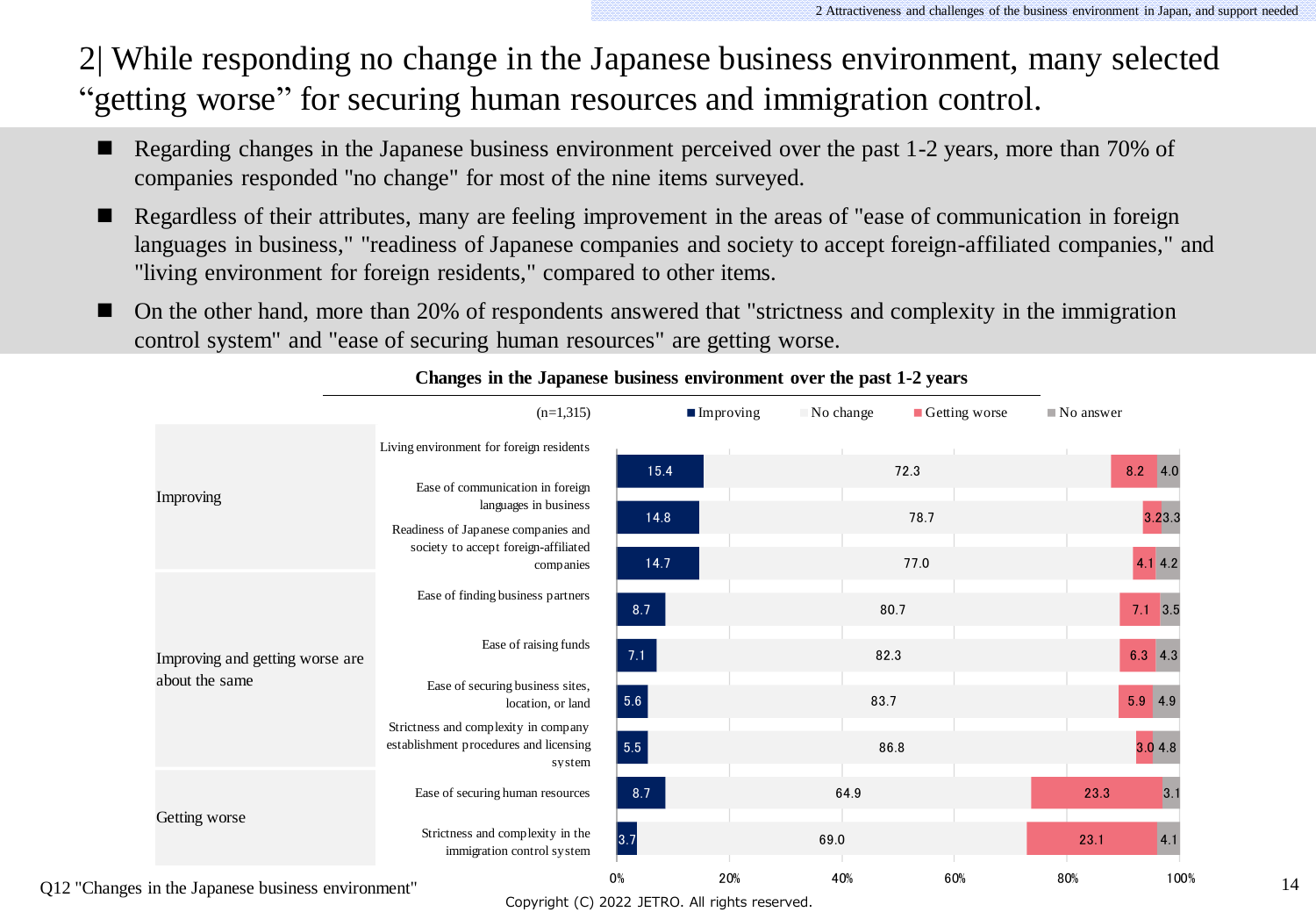## 3| Regarding future employment prospects, "recruiting Japanese mid-career workers" is the highest.

- Regarding recruitment, around 90% of the respondents, regardless of industry or company size, answered that "recruiting" Japanese mid-career workers in Japan," indicating a strong preference for hiring industry-ready workers. Companies with a large number of employees are actively recruiting new Japanese graduates in Japan and mid-career workers of foreign nationals in Japan as well.
- "Recruiting mid-career workers of foreign nationals in Japan," "recruiting new graduates of international students in Japan," and "transferring non-Japanese employees hired overseas to Japanese bases" were relatively common among companies that entered the market in 2016 or later, and it was also seen that a number of companies have recruited foreign nationals in the early stages
	-

of their entry. **Employment prospects (by industry, number of employees, and timing of entry) Comments on securing human resources (excerpt)**

| Total                    | $(n=1,315)$ | 87.1 | 33.7 | 22.2 | 11.0 | 8.6  | 4.3        | 6.0     | 2.1 |
|--------------------------|-------------|------|------|------|------|------|------------|---------|-----|
| M anufacturing           | $(n=197)$   | 89.3 | 37.1 | 40.1 | 12.2 | 11.2 | 6.1        | 6.1     | 1.0 |
| Wholesale trade / genera | $(n=507)$   | 88.0 | 24.5 | 14.8 | 6.7  | 5.5  | 1.8        | 5.5     | 2.4 |
| Retail trade             | $(n=50)$    | 96.0 | 34.0 | 26.0 | 6.0  | 8.0  | $0.0\vert$ | 2.0     | 0.0 |
| Services and others      | $(n=398)$   | 86.7 | 42.2 | 21.4 | 16.3 | 10.6 | 6.5        | 6.8     | 1.8 |
| 50 or less employees     | $(n=1,087)$ | 86.0 | 31.4 | 15.9 | 9.9  | 6.8  | 3.1        | 6.7     | 1.7 |
| 51 to 100 employees      | $(n=84)$    | 90.5 | 40.5 | 42.9 | 11.9 | 10.7 | 3.6        | 1.2     | 4.8 |
| 101 to 300 employees     | $(n=88)$    | 96.6 | 43.2 | 55.7 | 17.0 | 12.5 | 11.4       | 5.7     | 1.1 |
| 301 or more employees    | $(n=43)$    | 93.0 | 60.5 | 74.4 | 23.3 | 37.2 | 14.0       | $0.0\,$ | 2.3 |
| In or before 1980        | $(n=108)$   | 84.3 | 25.9 | 32.4 | 12.0 | 11.1 | 6.5        | 7.4     | 1.9 |
| 1981-1990                | $(n=110)$   | 87.3 | 29.1 | 24.5 | 14.5 | 2.7  | 1.8        | 6.4     | 2.7 |
| 1991-2000                | $(n=204)$   | 90.7 | 30.4 | 19.6 | 6.9  | 9.3  | 3.4        | 4.4     | 2.5 |
| 2001-2010                | $(n=367)$   | 85.6 | 31.9 | 19.6 | 7.4  | 6.8  | 2.7        | 7.1     | 1.4 |
| 2011-2015                | $(n=211)$   | 85.8 | 37.0 | 19.0 | 12.8 | 6.6  | 4.3        | 7.1     | 2.4 |
| In or after $2016$       | $(n=281)$   | 91.5 | 40.9 | 26.0 | 16.0 | 13.5 | 6.4        | 3.6     | 1.8 |

Q15 "Future employment prospects in your business in Japan"  $\times$  O7 "Number of employees of foreign-affiliated companies in Japan"

Note: Numerical values are in %. The size of value is expressed by the length of the bar based on the maximum value.

### **Shortage of human resources sought**

- Recruitment of competent and language (English) proficient personnel.
- Compared to other overseas bases, there is a lack of human resources with the mindset, language skills, and skills to respond globally.
- Problem of IT personnel shortage.

### **High recruitment costs**

- We would like to hire new employees, but we don't have the budget for that, so it would be grateful if we could have a place where we can post jobs for free.
- It is difficult to recruit excellent human resources in Japan and the cost of recruiting is high. The only way to run the company is to recruit personnel in the country where the parent company is located. It is very difficult to switch to localization (hiring locally in Japan).
- Since human resources cannot be found through general public methods, there is no choice but to use recruiters, which requires success fees.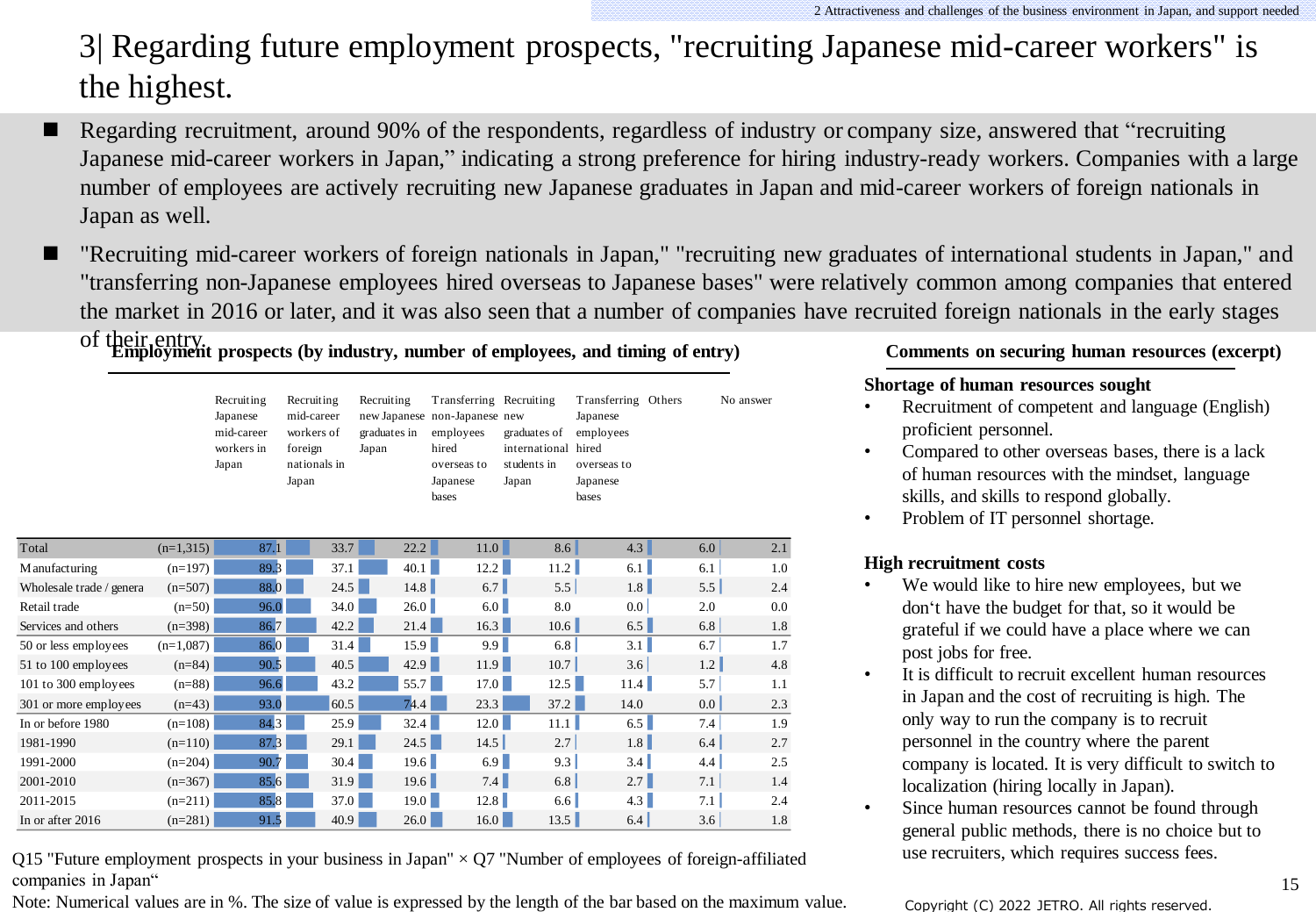### 4| "One-stop system and digitization of labor and tax-related procedures" is the most focusing policy.

- "One-stop system and digitization of labor and tax-related procedures" has become a government policy that attracts attention from a wide range of companies, regardless of industry or company size.
- "Promotion of digital transformation (DX)" and "policies for a carbon neutral-society" have shown a high level of interest, especially among large enterprises.
- By timing of entry, more than 40% of the companies that entered the market in or before 1980 selected "policies for a carbon neutral-society," while "promotion of open innovation," "promotion of smart cities," "strengthening of startup ecosystems," and "promotion of demonstration projects that go beyond existing regulations" were relatively high among the companies that entered in and after 2016, of which "promotion of open innovation" in particular was higher than the companies of other entry timings by about 10 points.

|                                    |             | One-stop<br>system and | Promotion<br>of digital | Policies for a<br>carbon | Promotion<br>of open | Promotion<br>of smart | Strengthenin Promotion<br>g of startup | of                      | Corporate<br>governance   | Others | None in<br>particular |      | No answer |
|------------------------------------|-------------|------------------------|-------------------------|--------------------------|----------------------|-----------------------|----------------------------------------|-------------------------|---------------------------|--------|-----------------------|------|-----------|
|                                    |             | digitization           | transformati            | neutral-                 | innovation           | cities                | ecosystems                             |                         | demonstratio arrangements |        |                       |      |           |
|                                    |             | of labor and           | on $(DX)$               | society                  |                      |                       |                                        | n projects              |                           |        |                       |      |           |
|                                    |             | tax-related            |                         |                          |                      |                       |                                        | that go                 |                           |        |                       |      |           |
|                                    |             | procedures             |                         |                          |                      |                       |                                        | beyond                  |                           |        |                       |      |           |
|                                    |             |                        |                         |                          |                      |                       |                                        | existing<br>regulations |                           |        |                       |      |           |
| Total                              | $(n=1,315)$ | 39.2                   | 35.5                    | 31.6                     | 19.0                 |                       | 13.4<br>9.3                            | 9.2                     | 8.3                       |        | 3.1                   | 19.8 | 3.1       |
| Large enterprises                  | $(n=61)$    | 41.0                   | 62.3                    | 55.7                     | 29.5                 |                       | 13.1<br>13.1                           | 16.4                    | 9.8                       |        | 0.0                   | 4.9  | 3.3       |
| Small and medium-sized enterprises | $(n=1,088)$ | 39.7                   | 34.6                    | 29.6                     | 17.8                 |                       | 13.1                                   | 8.5<br>9.3              | 8.5                       |        | 3.1                   | 21.1 | 2.4       |
| M anufacturing                     | $(n=197)$   | 42.1                   | 38.6                    | 43.1                     | 25.9                 |                       | 9.1<br>9.6                             | 10.7 <sub>1</sub>       | 11.2                      |        | 2.0                   | 14.7 | 2.0       |
| Wholesale trade / general trade    | $(n=507)$   | 37.3                   | 28.2                    | 30.8                     | 12.4                 | 12.0                  | 6.1                                    | 6.7                     | 6.3                       |        | 2.6                   | 25.8 | 3.0       |
| Retail trade                       | $(n=50)$    | 42.0                   | 32.0                    | 34.0                     | 8.0                  | 12.0                  | 8.0                                    | 8.0                     | 4.0                       |        | 2.0                   | 24.0 | 2.0       |
| Services and others                | $(n=398)$   | 41.5                   | 45.7                    | 25.1                     | 23.9                 |                       | 16.3<br>13.8                           | 10.8                    | 10.6                      |        | 4.0                   | 15.3 | 2.0       |
| In or before 1980                  | $(n=108)$   | 38.0                   | 36.1                    | 43.5                     | 18.5                 | 11.1                  | 7.4                                    | 11.1                    | 13.0                      |        | 2.8                   | 21.3 | 0.0       |
| 1981-1990                          | $(n=110)$   | 40.9                   | 37.3                    | 38.2                     | 10.0                 |                       | 8.2<br>6.4                             |                         | 5.5<br>$9.1$              |        | 5.5                   | 19.1 | 5.5       |
| 1991-2000                          | $(n=204)$   | 34.8                   | 30.9                    | 29.9                     | 12.7                 | 10.3                  |                                        | 3.9                     | 8.3<br>8.3                |        | 1.5                   | 25.5 | 3.9       |
| 2001-2010                          | $(n=367)$   | 40.6                   | 36.2                    | 28.9                     | 17.7                 | 13.6                  | 7.4                                    | 7.9                     | 6.5                       |        | 3.0                   | 20.4 | 1.9       |
| 2011-2015                          | $(n=211)$   | 38.9                   | 33.2                    | 27.0                     | 17.1                 |                       | 9.5<br>11.8                            | 8.1                     | 8.1                       |        | 3.3                   | 21.3 | 4.3       |
| In or after 2016                   | $(n=281)$   | 41.6                   | 38.8                    | 33.8                     | 30.2                 | 21.0                  | 16.4                                   | 13.9                    | 7.5                       |        | 3.6                   | 13.5 | 1.8       |

**Government policies to focus on (by company size, industry, and timing of entry)**

Q13 "Areas of government policy to focus on"  $\times$  Size, Q13 "Areas of government policy to focus on"  $\times$  Q1 "Industry of foreign-affiliated companies in Japan,"

Q13 "Areas of government policy to focus on"  $\times$  Q4 "Timing of establishment or investment of foreign-affiliated companies in Japan"

Note: Numerical values are in %. The size of value is expressed by the length of the bar based on the maximum value.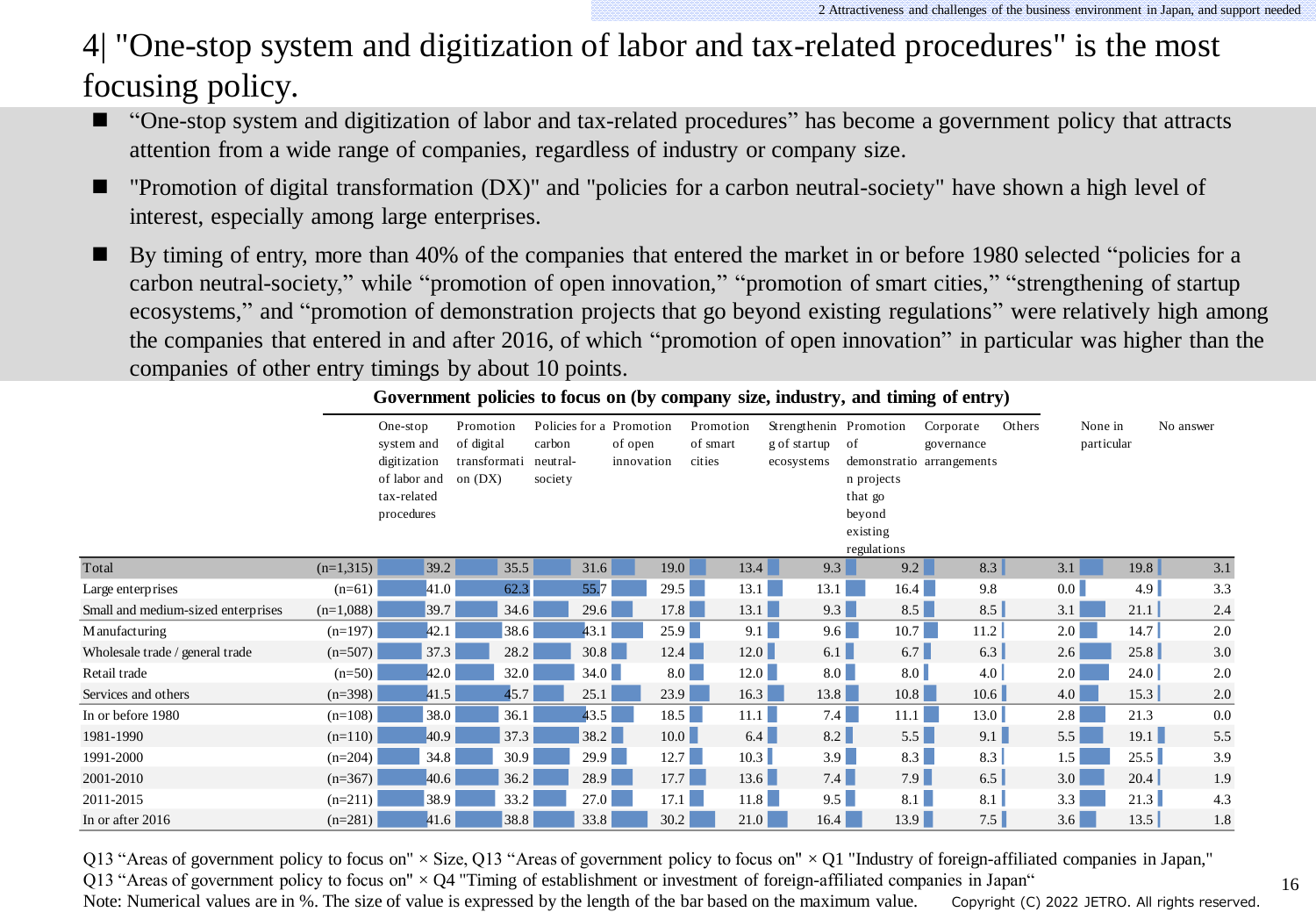### 5| "Subsidies and incentives," "provision of information," and "arrangement for recruiting" are ranked high as the support sought.

- Overall, the top public support services that foreign affiliated companies in Japan have used or would like to use are "subsidies and incentives," "provision of information," and "arrangement for recruiting."
- New entrants have a high tendency of having used or intending to use support services provided by public institutions, with a particularly high demand for "assistance in searching business partners."



Q22 "Public support services that you have used or would like to use" x Q4 "Timing of establishment or investment of foreign-affiliated companies in Japan" Copyright (C) 2022 JETRO. All rights reserved.

### **Public support services that foreign affiliated companies in Japan have used or would like to use (by timing of entry)**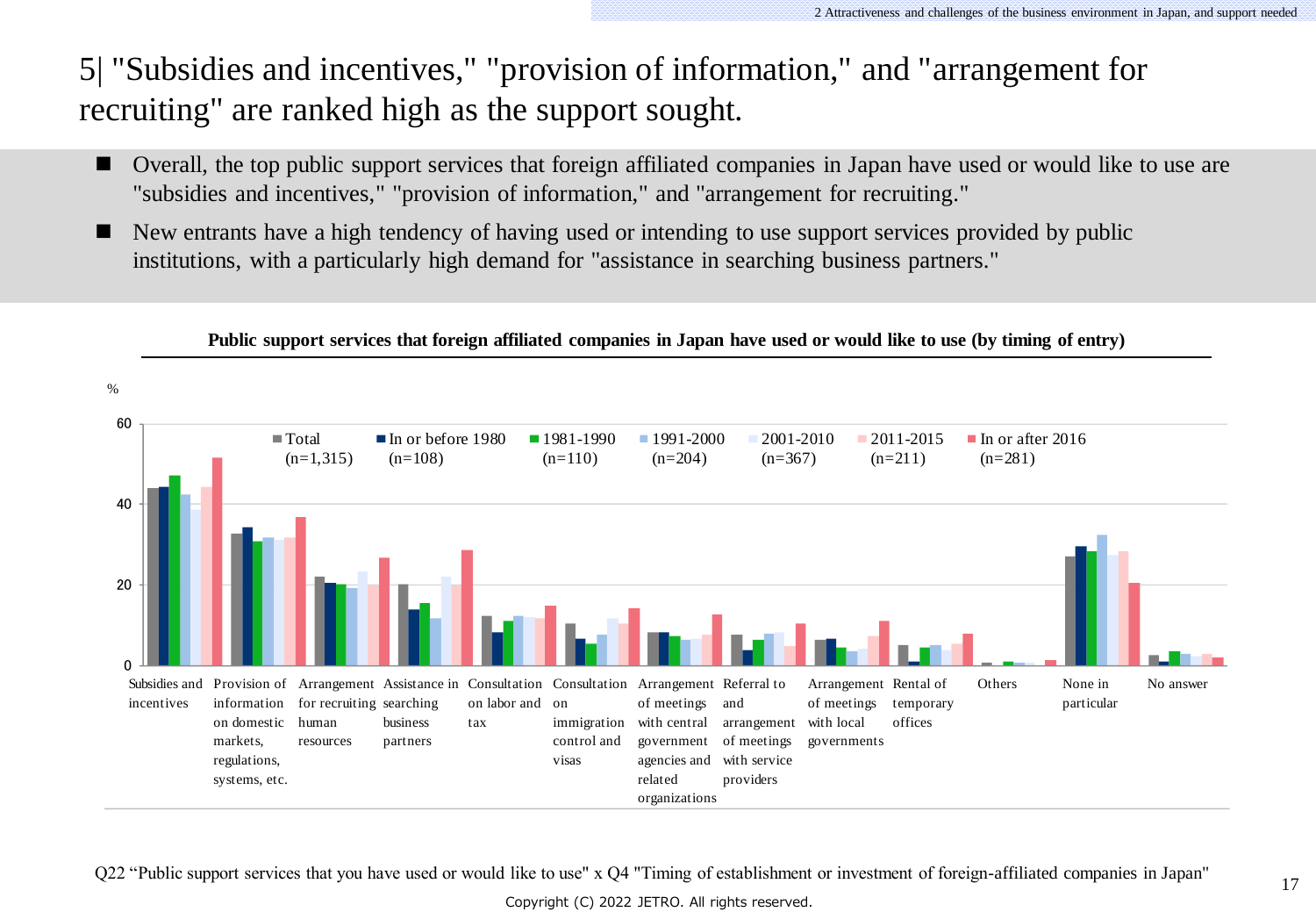# (3) COLLABORATION/COOPERATION WITH JAPANESE COMPANIES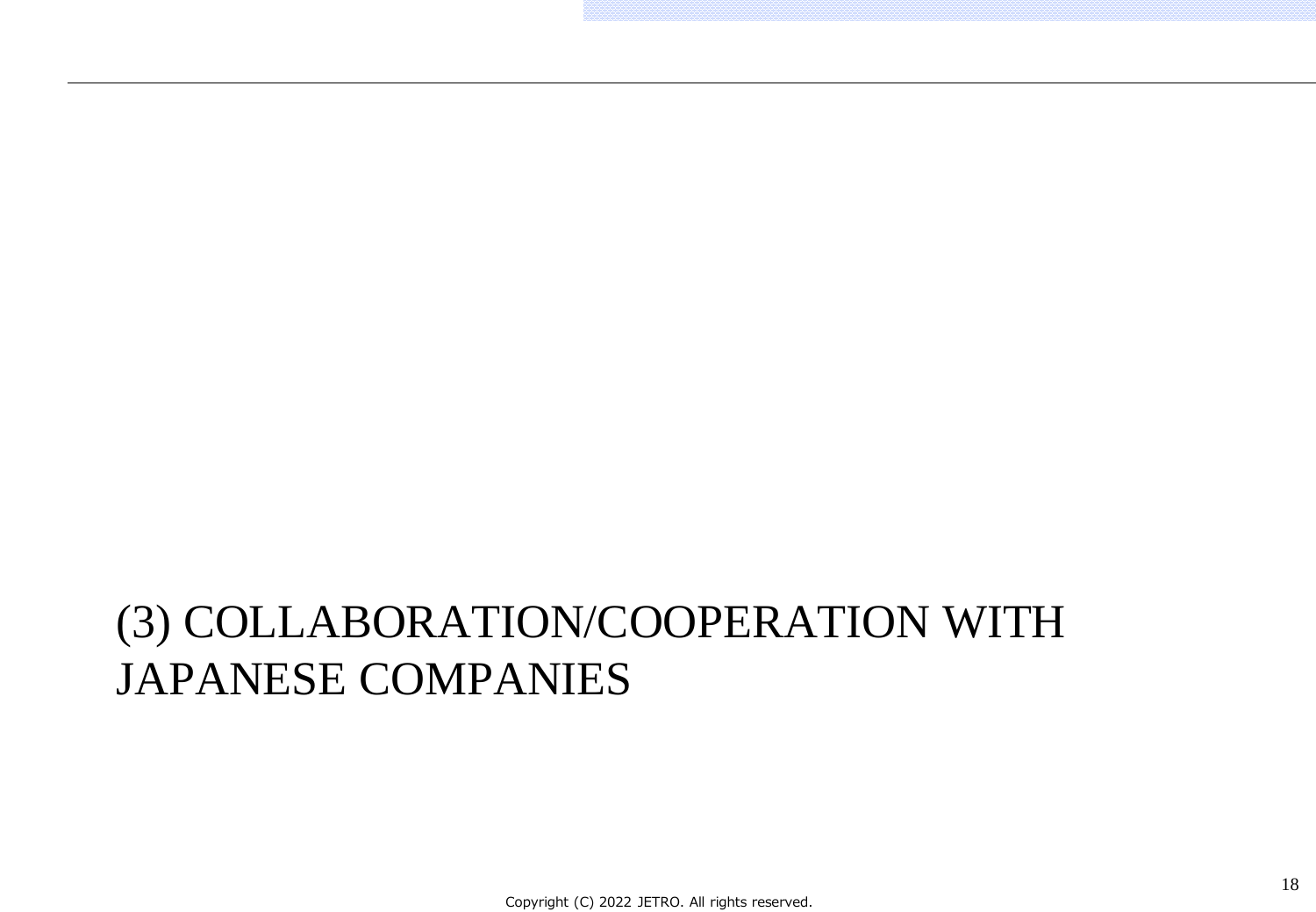## 1| More than half of the large enterprises are collaborating/cooperating or considering to collaborate/cooperate with Japanese companies and other entities

- As to collaboration/cooperation, 22.5% of the respondents answered that they "have implemented" overall. The implementation rate is relatively high among large enterprises with a little less than 40%, and over 20% among small and medium-sized enterprises. The response of "have not implemented, but considering now" was higher among the group of companies that entered the market in and after 2016, at 23.1%.
	- When the companies that responded they have implemented or are considering to implement collaboration/cooperation were asked about the specifics of their collaboration/cooperation (including those under consideration), "joint marketing and sales channel development" was the highest at 45.9%, followed by "joint development of new products and services" at 43.2% and "joint research and development" at 37.3%.



Q23 "Implementation status of collaboration/cooperation"  $\times$ Q4 "Timing of establishment or investment of foreign-affiliated companies in Japan"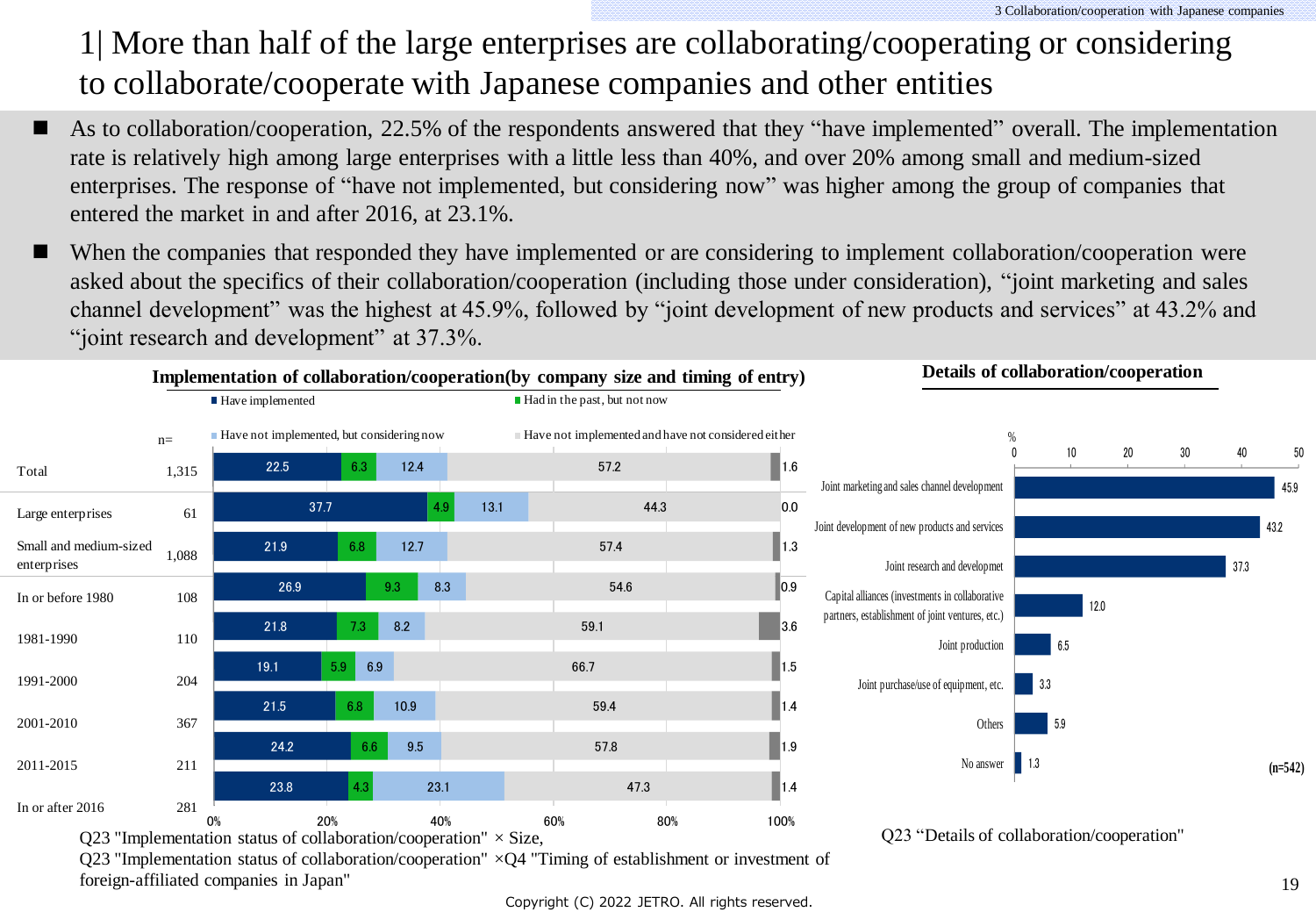2| More than 40% of the respondents selected "small and medium-sized enterprises," "universities," and "large enterprises" as partners for collaboration/partnership.

- Regarding partners for collaboration/cooperation (including those under consideration), "small and medium-sized enterprises," "universities," and "large enterprises" were the most common, at over 40% relatively.
- More than half  $(52.6\%)$  of the respondents were looking for "strong technological capabilities" in their partners, followed by "breadth of domestic sales network" at 46.3% and "high level of R&D capabilities" at 39.1%.



Q24 "Partners for collaboration/cooperation"

 $Q26$ , "Elements you consider important when selecting a partner(s) for collaboration/cooperation"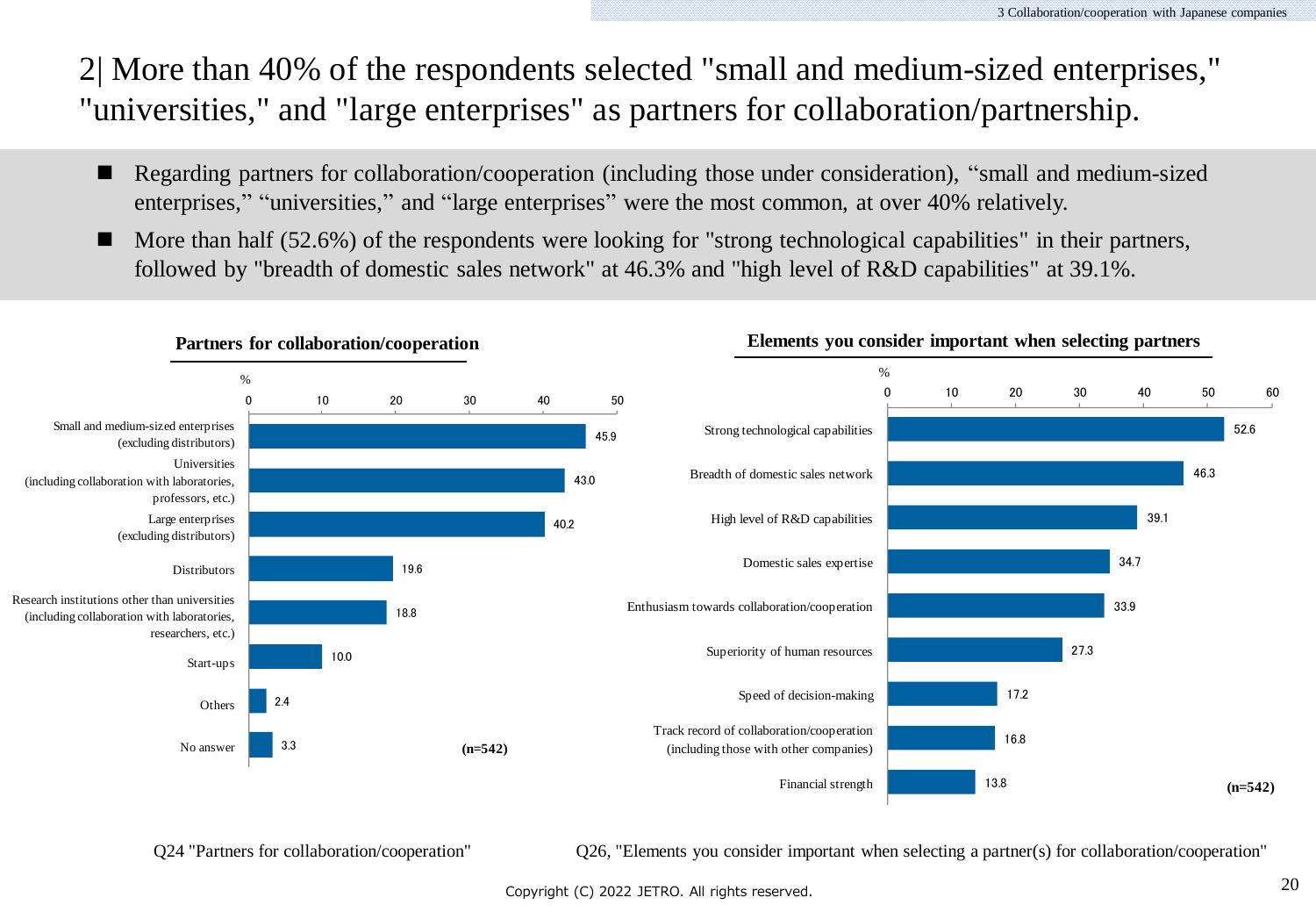### 3| "Gathering information" is the biggest challenge for collaboration/cooperation

- "Gathering information about potential partners" was the biggest challenge for collaboration/cooperation.
- In particular, "delay in decision-making of partners" and "lack of partners' communication skills aside from Japanese" were also cited as challenges among relatively small companies and also new entrants.
- By the implementation status of collaboration/collaboration, a certain number of companies cited "difficulty for fulfilling due diligence in deciding partners" as a challenge.

| (by capital, timing of entry, and implementation status of collaboration/cooperation) |             |             |                        |                |                |           |             |        |           |  |
|---------------------------------------------------------------------------------------|-------------|-------------|------------------------|----------------|----------------|-----------|-------------|--------|-----------|--|
|                                                                                       | Gathering   |             | Difficulties in        | Difficulty of  | Lack of        | Delay in  | Changes due | Others | No answer |  |
|                                                                                       |             | information | building               | fulfilling due | partners'      | decision- |             |        |           |  |
|                                                                                       | about       |             | adequate               | diligence for  | communicatio   | making of | personnel   |        |           |  |
|                                                                                       |             | potential   | system within deciding |                | n skills aside | partners  | changes by  |        |           |  |
| Tota;                                                                                 | $(n=1,315)$ | 44.0        | 36.5                   | 22.0           | 20.2           | 17.6      | 6.6         | 6.9    | 7.1       |  |
| JPY 5 million or less                                                                 | $(n=153)$   | 43.1        | 37.9                   | 19.6           | 32.7           | 26.1      | 11.1        | 10.5   | 2.6       |  |
| Over JPY 5 million to JPY 10 million                                                  | $(n=288)$   | 44.4        | 36.5                   | 23.3           | 21.5           | 19.4      | 6.6         | 5.6    | 6.9       |  |
| Over JPY 10 million to JPY 30 million                                                 | $(n=197)$   | 44.2        | 33.5                   | 16.2           | 20.3           | 16.2      | 5.6         | 7.1    | 8.1       |  |
| Over JPY 30 million to JPY 50 million                                                 | $(n=146)$   | 45.9        | 31.5                   | 19.2           | 16.4           | 10.3      | 5.5         | 8.2    | 11.0      |  |
| Over JPY 50 million to JPY 100 million                                                | $(n=271)$   | 39.9        | 40.6                   | 24.7           | 16.2           | 15.9      | 6.3         | 6.6    | 7.7       |  |
| Over JPY 100 million to JPY 300 million                                               | $(n=117)$   | 45.3        | 42.7                   | 23.1           | 14.5           | 16.2      | 6.8         | 2.6    | 5.1       |  |
| Over JPY 300 million to JPY 1 billion                                                 | $(n=82)$    | 50.0        | 29.3                   | 22.0           | 20.7           | 14.6      | 2.4         | 8.5    | 6.1       |  |
| Over JPY 1 billion                                                                    | $(n=49)$    | 46.9        | 32.7                   | 36.7           | 14.3           | 22.4      | 8.2         | 10.2   | 8.2       |  |
| In or before 1980                                                                     | $(n=108)$   | 43.5        | 28.7                   | 25.9           | 20.4           | 11.1      | 10.2        | 8.3    | 5.6       |  |
| 1981-1990                                                                             | $(n=110)$   | 42.7        | 37.3                   | 20.9           | 19.1           | 18.2      | 5.5         | 10.9   | 8.2       |  |
| 1991-2000                                                                             | $(n=204)$   | 37.7        | 38.7                   | 16.2           | 18.1           | 15.2      | 6.9         | 6.4    | 10.8      |  |
| 2001-2010                                                                             | $(n=367)$   | 45.0        | 38.7                   | 23.7           | 18.8           | 16.6      | 6.5         | 5.2    | 5.2       |  |
| 2011-2015                                                                             | $(n=211)$   | 46.4        | 37.9                   | 21.8           | 20.9           | 17.1      | 3.8         | 8.5    | 8.1       |  |
| In or after 2016                                                                      | $(n=281)$   | 45.2        | 32.0                   | 23.8           | 23.1           | 24.9      | 7.8         | 6.4    | 6.4       |  |
| Have implemented                                                                      | $(n=296)$   | 41.2        | 31.4                   | 20.3           | 23.6           | 27.0      | 10.1        | 6.1    | 6.4       |  |
| Had in the past, but not now                                                          | $(n=83)$    | 55.4        | 41.0                   | 27.7           | 18.1           | 10.8      | 3.6         | 2.4    | 4.8       |  |
| Have not implemented, but considering now                                             | $(n=163)$   | 65.0        | 34.4                   | 30.1           | 18.4           | 26.4      | 5.5         | 0.6    | 3.7       |  |
| Have not implemented and have not consider                                            | $(n=752)$   | 40.2        | 39.1                   | 20.5           | 19.7           | 13.0      | 6.0         | 9.2    | 6.8       |  |

**Challenges in implementing collaboration/cooperation (by capital, timing of entry, and implementation status of collaboration/cooperation)**

Q27 "Challenges in conducting collaboration/cooperation"  $\times$  Q6 "Capital"  $\times$  Q27 "Challenges in conducting collaboration/cooperation"  $\times$  Q4 "Timing of establishment or investment of foreign-affiliated companies in Japan"

 $Q27$  "Challenges in conducting collaboration/cooperation"  $\times$ Q23 "Implementation status of collaboration/cooperation" Note: Numerical values are in %. The size of value is expressed by the length of the bar based on the maximum value.